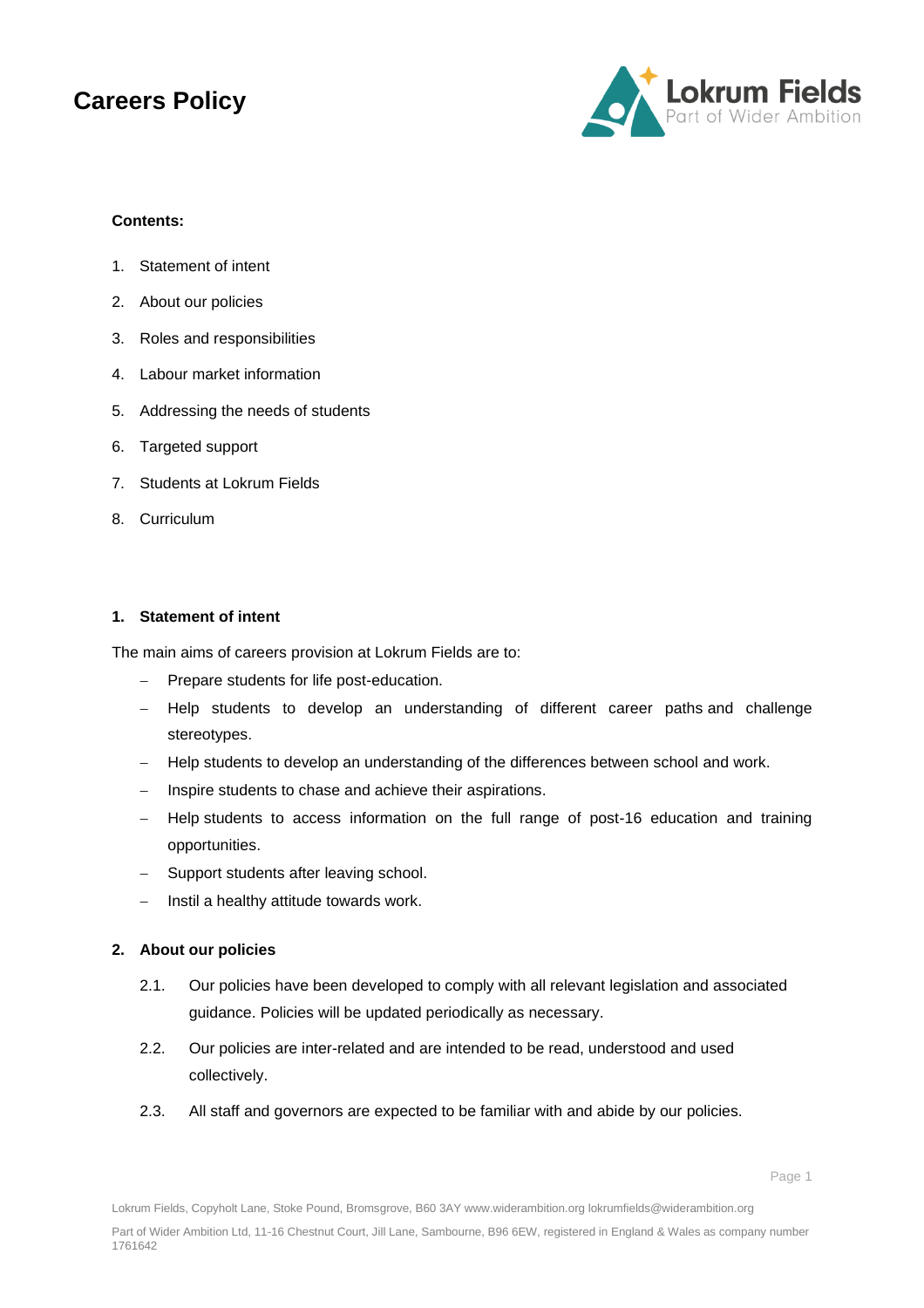

- 2.4. The Office Manager is responsible for ensuring volunteers and visitors are familiar with any policies which are relevant to their involvement and for taking reasonable steps to ensure compliance.
- 2.5. The Headteacher is responsible for ensuring policies are implemented fairly, effectively and consistently.
- 2.6. The Headteacher is responsible for identifying any training needs in relation to our policies. The Office Manager is responsible for arranging the required training. All staff are expected to engage in continuous learning and ongoing training appropriate to their roles.
- 2.7. The effectiveness of our policies and their implementation is monitored by the Governing Body. Unless otherwise stated, the Governing Body reviews each policy annually.
- 2.8. The Governing Body for Lokrum Fields is provided by Governing for Ambition, an independent community interest company. The Governing Body uses its expertise to monitor the performance of Lokrum Fields and to advise the Proprietor of any recommended actions. Responsibilities assigned to the Governing Body are limited to these advisory and accountability functions.
- 2.9. Lokrum Fields is owned by Wider Ambition Ltd, a subsidiary of Wider Plan Ltd. References to the Proprietor mean a Director of Lokrum Fields or a senior representative from Wider Plan with delegated authority.
- 2.10. The Lokrum Fields Senior Leadership Team (SLT) includes the Headteacher, Proprietor, and any member of staff to whom responsibility is temporarily delegated by the Headteacher or Proprietor.
- 2.11. All references to parents within our policies should be interpreted to include parent carers.

### **3. Roles and responsibilities**

- 3.1. The Headteacher is responsible for:
	- 3.1.1. Ensuring that all registered students are provided with independent careers guidance from Year 8 to Year 11
	- 3.1.2. Monitoring teaching and learning in careers education, and the access to and take up of career guidance.
	- 3.1.3. Ensuring that arrangements are in place to allow a range of education and training providers to meet students and inform them about future options, including approved technical or academic education qualifications and apprenticeships.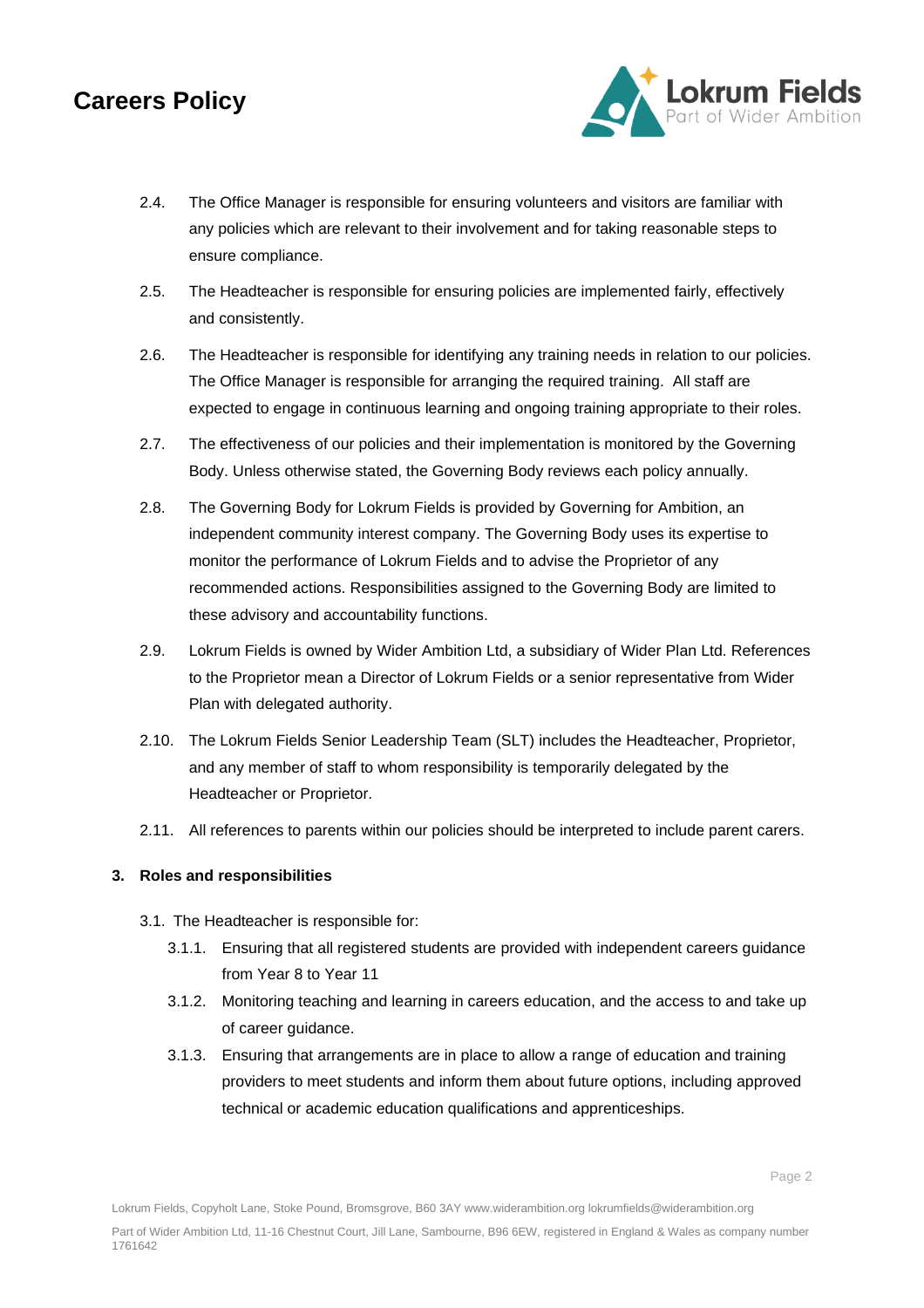

Page 3

- 3.1.4. Ensuring that the independent careers guidance is presented in an impartial manner, showing no bias or favouritism towards a particular institution, education or work option.
- 3.2. Teaching staff are responsible for:
	- 3.2.1. Ensuring careers education is planned into the curriculum and aligned to school policies.
	- 3.2.2. Creating an environment that facilitates and encourages students to tackle real life challenges, manage risks and develop skills that can be applied to the workplace.
	- 3.2.3. Planning curriculum delivery in a way which supports each student's personal aspirations for their future options.

### **4. Labour market information**

- 4.1. Lokrum Fields will ensure every student, and their parents, has access to good-quality information about future study options and labour market opportunities.
- 4.2. Students and their parents will be referred to the National Careers Service which offers information and professional advice via a website, helpline and web chat.
- 4.3. Lokrum Fields will ensure students and their parents understand the value of finding out about the labour market and support them in accessing this information. Students and their parents will be provided with information on the benefits of understanding the labour market, including the salaries and promotion opportunities for different jobs, and the volume and location of vacancies across different sectors.
- 4.4. Lokrum Fields will ensure that all students, by the age of 14, have accessed and used information about career paths and the labour market to inform their decisions on study options appropriate to the individual student.
- 4.5. To support social mobility, Lokrum Fields will work to raise students' aspirations and tackle stereotypical assumptions. Interventions will be used to tackle gender stereotypes; arrangements will be made for students to talk to employees who work in non-stereotypical jobs and to develop an increased awareness of the range of careers that STEM qualifications lead to.

#### **5. Addressing the needs of students**

5.1. Lokrum Fields's careers programme will aim to raise the aspirations of all students whilst being tailored to individual needs. The programme will inform students of the range of opportunities available to them, encouraging them to aim high and make choices relevant to what they feel they can achieve and their personal interests, values, and aspirations.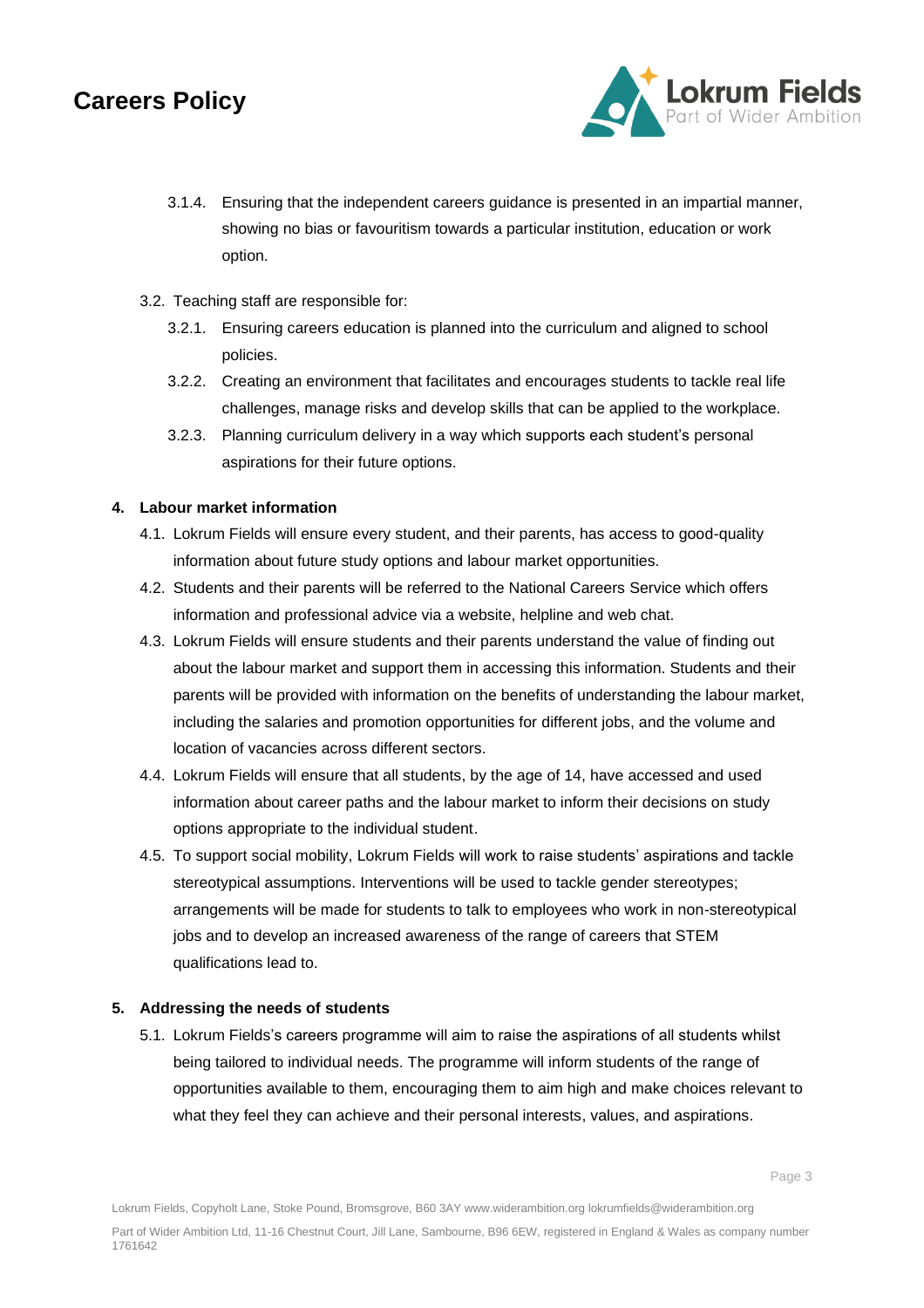

- 5.2. All forms of stereotyping will be prohibited in the careers advice and guidance that is provided, to ensure students from all backgrounds, gender and diversity groups, and those with SEND, can consider the widest possible range of careers.
- 5.3. Destinations data will be retained by Lokrum Fields for three years.

### **6. Financial support**

- 6.1. Lokrum Fields will provide students with access to information about the financial costs associated with further and higher education and programmes which are available to help with these costs.
- 6.2. As appropriate and with the consent of students, Lokrum Fields will share student data with the LA and local post-16 education or training providers to facilitate financial support.

### **7. Students at Lokrum Fields**

- 7.1. Lokrum Fields will ensure that careers guidance is differentiated appropriately and based on high aspirations and a personalised approach.
- 7.2. The teacher will work closely with other staff to support students with understanding different career pathways and how to develop the necessary skills, knowledge, experience and qualifications to succeed and fulfil their potential.
- 7.3. Lokrum Fields will work with families of students to help them understand what career options are available and how they can support the student.
- 7.4. Careers guidance will take account of the full range of relevant education, training and employment opportunities. It will inform students about the ways employees with SEND are supported in the workplace, and how jobs can be adapted to fit a person's abilities.
- 7.5. Lokrum Fields will build partnerships with businesses and other employers, employment services, and disability and other voluntary organisations.
- 7.6. Students will be prepared for encounters with employers and provided with any special support that will allow them to benefit fully from the experience.
- 7.7. Careers guidance will focus on a student's career aspirations and the post-16 options which are most likely to give the student a pathway into employment or HE.
- 7.8. When arranging work experience for students, Lokrum Fields will work with the employer to determine and arrange any additional support that will be needed during the work placement.
- 7.9. Transitions between year groups and key stages will be carefully planned and managed, in co-production with the student, parents, therapists and school staff.
- 7.10. Students will be carefully prepared for onward transitions to further education or training opportunities, for example through Lokrum Fields staff supporting students in transition visits in the term prior to transition.